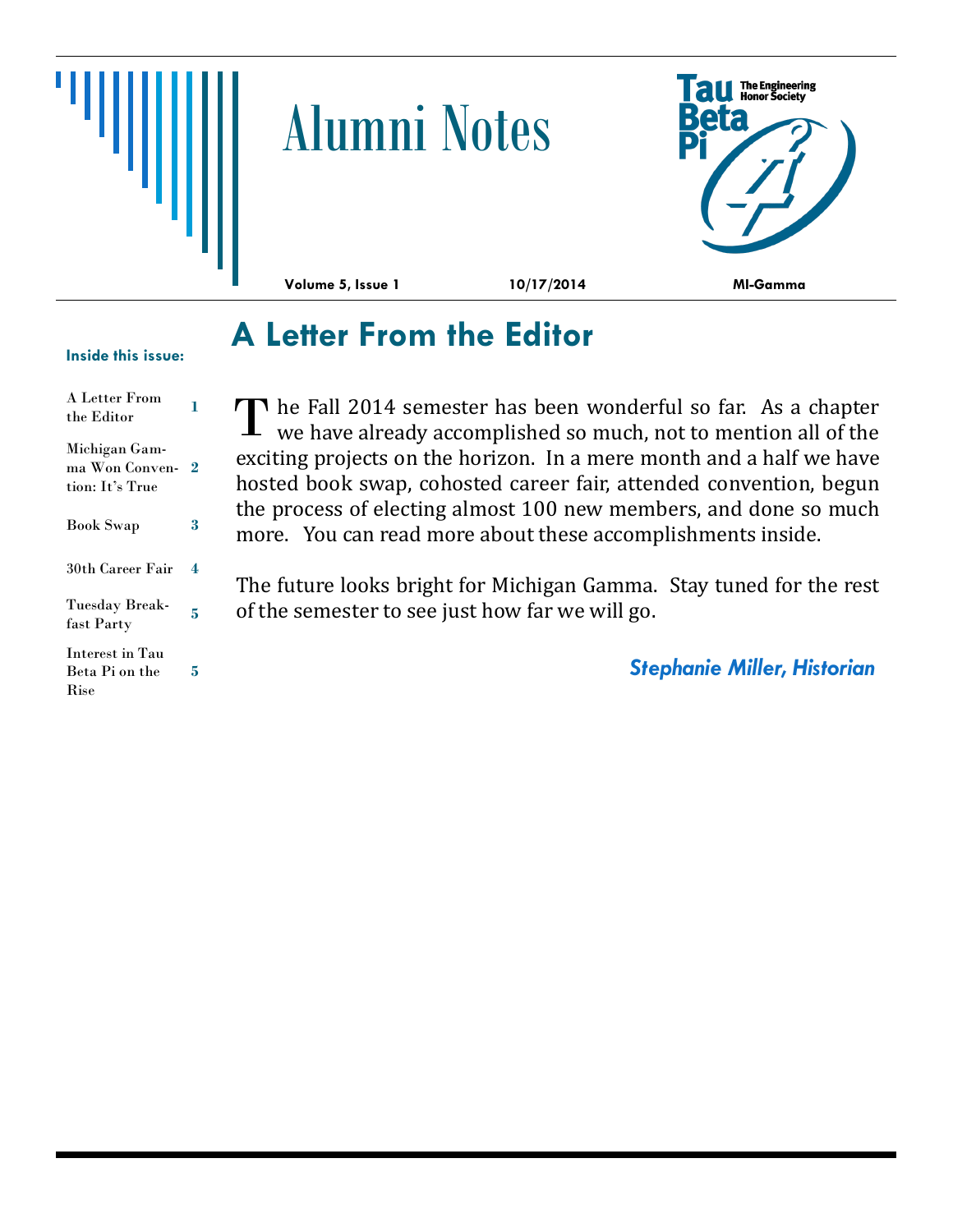## **Michigan Gamma Won Convention: It's True**

hat is Tau Beta Pi Convention but tradition? Voting delegates shout at the top of their lungs, "MICHIGAN GAMMA [or other chapter name] SECONDS!" just to get their name in the minutes. W "MICHIGAN GAMMA [or other chapter name] SECONDS!" just to get their name in the minutes.<br>People clap once, or give an 'applau' as some might say, for efficiency. Delegates from chapters around the country give each other advice during Inter-Chapter Exchange, or ICE, sessions.

One tradition within Michigan Gamma holds that the MI-G voting delegate serves as chair, vice-chair, or secretary of a committee. MI-G's voting delegate, Kelsey Hockstad, was elected Chair of the 2016 National Convention Site Committee. After Kelsey presented the committee's recommendation to the convention floor, there was very little debate, and San Diego, CA was selected as the convention site for the 2016 Tau Beta Pi Convention by an overwhelming majority.

On the second day of Convention, we were granted the following awards, each of which serve as a qualifier for the R.C. Matthews Outstanding Chapter Award: the Secretary's Commendation, for prompt and perfect completion of all required reports; the Membership Award, for success in the mission to "initiate one more member"; and the Project Award, for conducting a wide breadth of impactful projects. This year marked the first time that the Michigan Gamma chapter received the Membership Award since the award was instituted in 2010. The chapter also received its 16th consecutive Project Award for performing 80 credited projects, including organizing and hosting the annual SWE/TBP Career Fair which is the largest collegiate career fair in Michigan and serves to bring over 300 companies to campus. The chapter also initiated a weekly study break called Tuesday Breakfast Parties (TBP) wherein members of the chapter distribute bagels, free of charge, to community members on Tuesday mornings. Further, in honor of March 14th, or Pi Day, the chapter hosted a new event on campus, which included providing free pie from the Achatz Handmade Pie Company as well as building a mural containing the first 49 digits of pi. Michigan Gamma's service events routinely extend beyond our campus including providing academic support to local college and high school students and hosting multiple MindSET educational modules for elementary school classes each year.

On the last night of Convention, the delegates from all chapters gathered at the Awards Banquet, where the major awards are presented. These awards include the R.H. Nagel Most Improved Chapter Award, the J.D. Froula Most Improved Membership Award, and the R.C. Matthews Outstanding Chapter Award. For the first time since 1980, we had the honor of bringing home the R.C. Matthews Outstanding Chapter Award. Now named in honor of former Executive Director of Tau Beta Pi, Robert Clayton "Red" Matthews, the award was established by the 1956 Convention. Awarded annually to a single chapter, the award recognizes a chapter's exemplification of the ideals of Tau Beta Pi.

In conferring the award, the 2014 Convention Awards Chair, Garrett Joyal from the New Jersey Alpha chapter, noted that:

*The awards committee was impressed by this chapter's unique and meaningful community service events, each of which was of exceptional quality. This chapter demonstrated a high value of integrity through several projects involving organizations such as Habitat for Humanity and the Boy Scouts of America. This chapter also excelled in social events, which have established bonds and friendships which will last their members a lifetime. This chapter's performance is the measure by which all other chapters should hold themselves to.*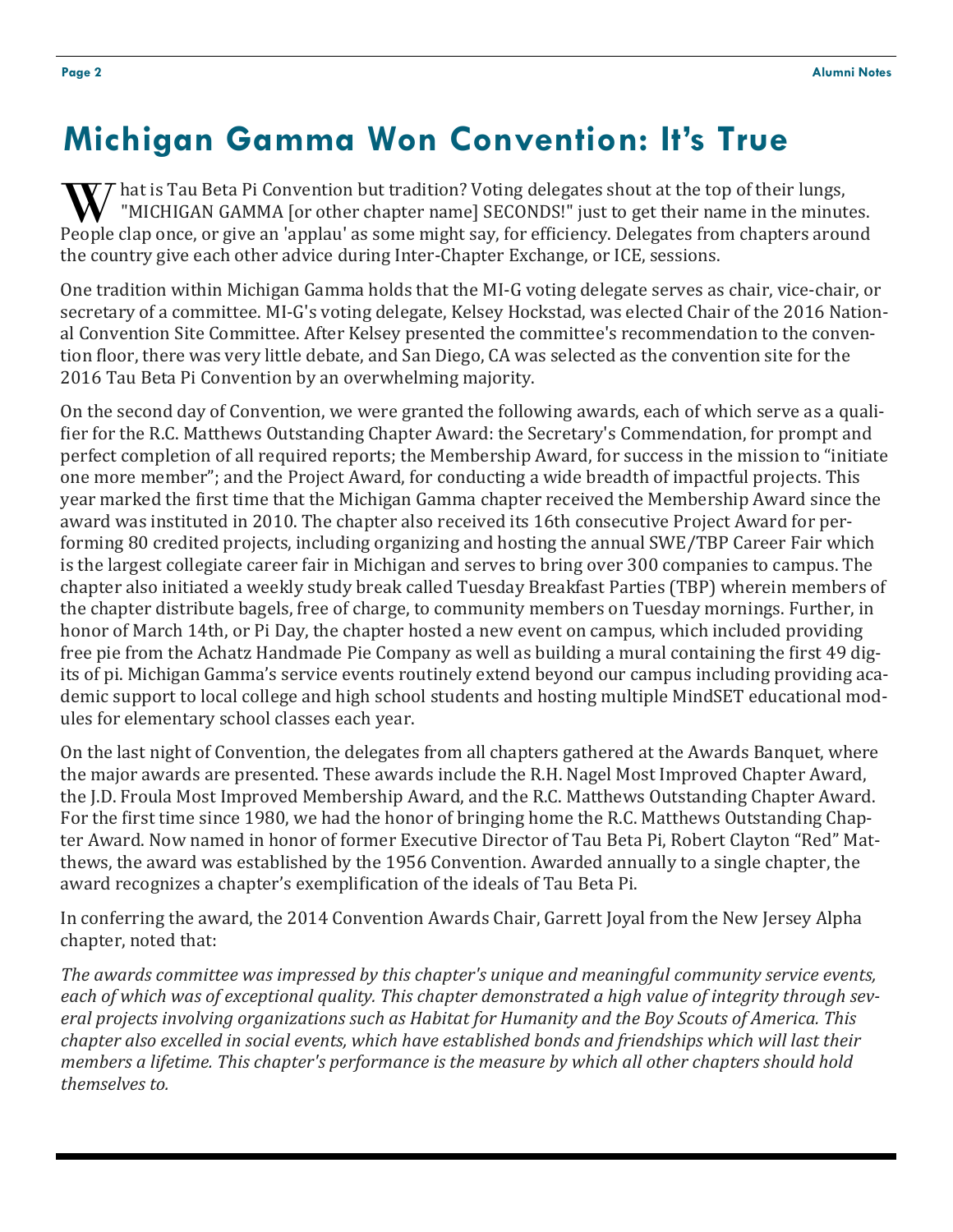

The Michigan Gamma delegation at Tau Beta Pi National Convention in Spokane, WA poses with the R.C. Matthews Award. From left to right, the delegates are: Pritpaul Mahal, Michael Benson, Sylvia Domanico, Cameron McBride, Elson Liu, Kelsey Hockstad, Leo Devota, Scott Cooper, Mike Hand, and Stephanie Miller.

At the close of the Awards Banquet, the final tradition of Tau Beta Pi National Convention is to tie all the napkins in the banquet hall together, forming a giant napkin rope. The knotting process begins just after the convention goers finish dessert. Just before the end of the banquet, a delegate shouts to the convention chair "Point of personal privilege! Does anyone have a napkin?" At this point, the cheering Tau Bates lift the napkin rope high above their heads and celebrate the end of another successful convention. Our chapter may have cheered the loudest.

#### *Michael Benson, Mike Hand, and Kelsey Hockstad*

#### **Book Swap**

**T** he semester started off with the traditional TBP engineering Book Swap. The swap proved successful as we had over 300 students participate in buying and selling textbooks. The swap is a great way for students to put their used textbooks up for sale and also allows students to purchase books they may need for the coming semester at greatly reduced prices. The Book Swap is also an opportunity for members of Tau Beta Pi to provide a valuable service to the college and boost the public image of the organization at the same time. Overall, the swap went smoothly and was a success for Tau Beta Pi. **T**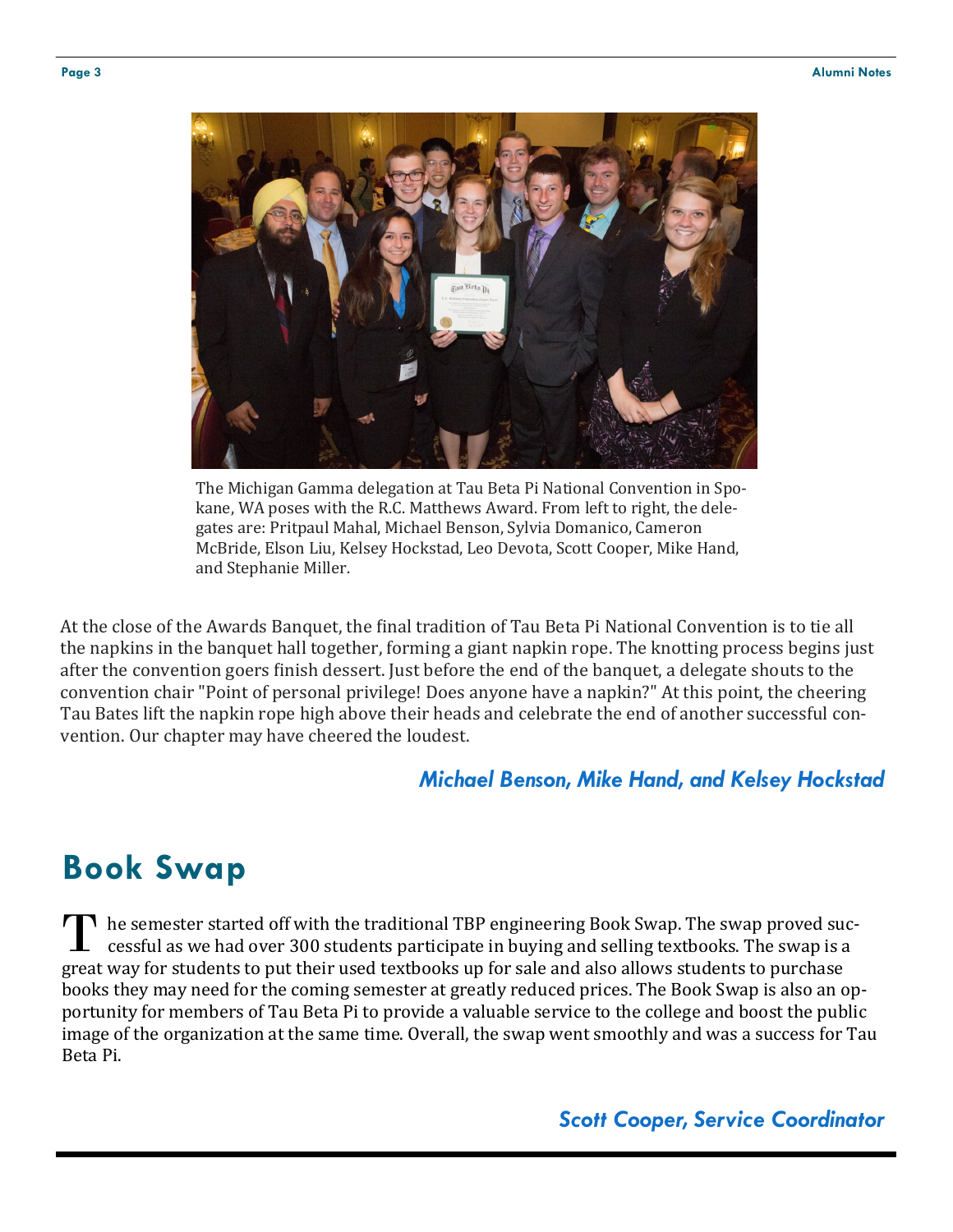### **30th Career Fair**

Engineering, in hopes of landing the job or internship of their dreams. This year was no exception **Engineering, in hopes of landing the job or internship of their dreams. This year was no exception** – the Society of Women Engineers and Tau Beta Pi collaborated again to host the 30th Career Fair and it was by all measures, a success! This was the largest Career Fair we have had yet at Michigan, with 341 companies and over 4,000 students attending the fair over two days. This surpassed last year's number of companies by more than 40.

Companies were placed in various buildings throughout north camps, including Pierpont, Duderstadt Center, EECS, Bob and Betty Beyster, DOW, and FXB. This year we added an exciting new space to the Career Fair, utilizing the first floor of the Chrysler Center.

We had outstanding support from SWE and TBP through both volunteers and chairs. There were 20 chairs and 175 volunteers, including members of other organizations, who helped make the event possible. In total, over 1,300 person hours were spent running the event!

Another new initiative that we launched this year was the distribution of Career Fair Resource Guides, put together by the Michigan Daily. These were short pamphlets which outlined some helpful tips for preparing for a successful fair for students attending, which ranged from interview and elevator pitch tips to a calendar of SWE/TBP corporate events. These guides were passed out to students in the Duderstadt Connector as they walked by to their classes. In addition, we built a new mobile-friendly website.

As in past years, we also hosted Career Fair Receptions, which are informal networking events where students have the opportunity to meet and talk with recruiters before they speak with them at the Career Fair the next day.

We had plenty of exciting memorabilia items to provide for the students as well, including Unilver water bottles, IBM travel mugs, Yelp mini-staplers, General Mills lunch bags and Intel flashlight-screwdrivers. The recruiters all got to enjoy delicious pie from Grand Traverse Pie Company at lunch. Overall, the Career Fair was a great experience from the perspectives of the students, the recruiters, the volunteers, the chairs, and of course, the directors. We can't wait to see what Career Fair 2015 will have in store!



*Cameron McBride & Alyssa Woo, External Vice Presidents* SWE/TBP Career Fair Chairs